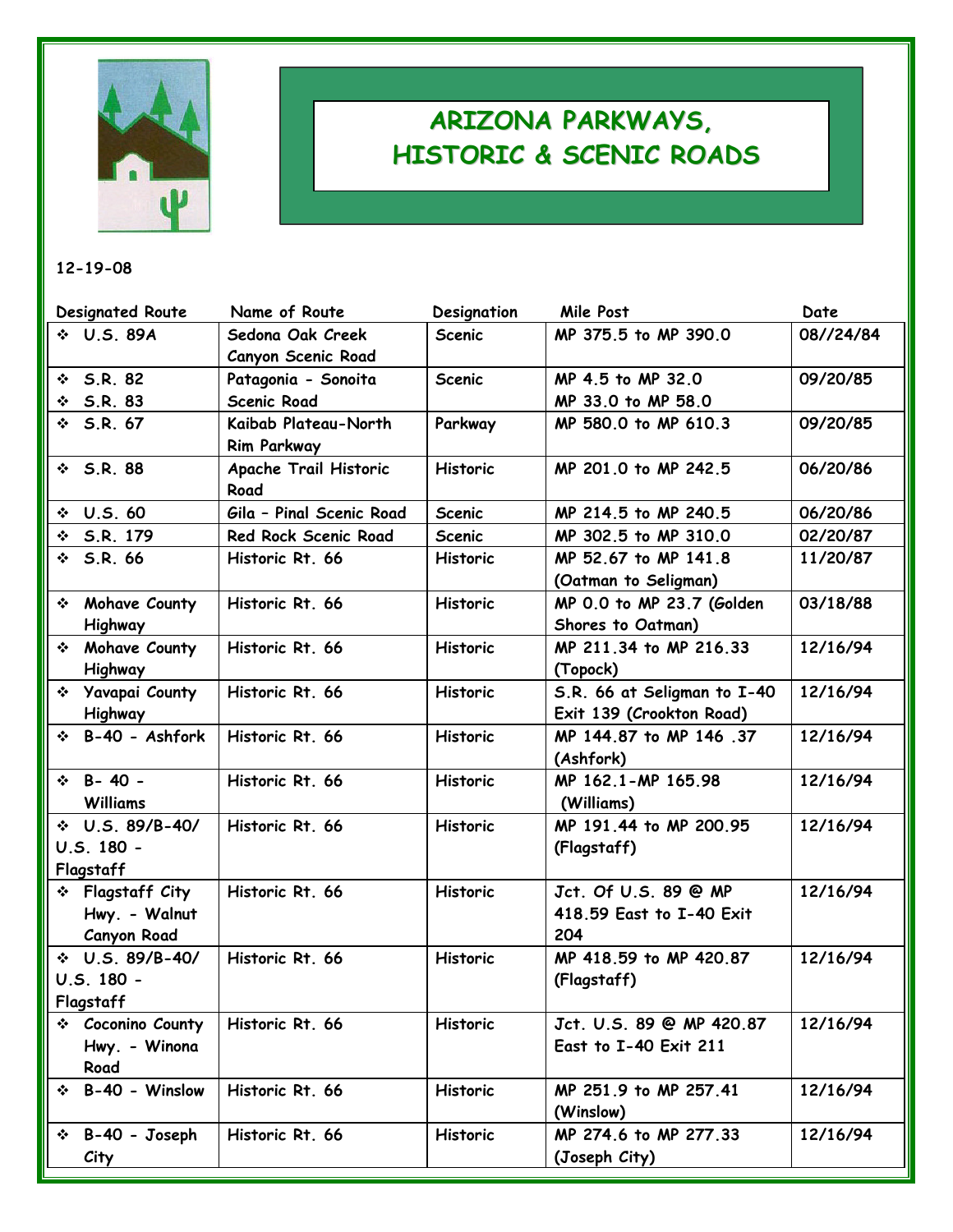## ARIZONA PARKWAYS, HISTORIC & SCENIC ROADS

12-19-08

| <b>Designated Route</b>    | Name of Route                                                                        | Designation     | Mile Post                                    | Date     |
|----------------------------|--------------------------------------------------------------------------------------|-----------------|----------------------------------------------|----------|
| $\div$ B-40 -              | Historic Rt. 66                                                                      | <b>Historic</b> | MP 285.04 to MP 289.93                       | 12/16/94 |
| <b>Holbrook</b>            |                                                                                      |                 | (Holbrook)                                   |          |
| $\div$ U.S. 191            | Coronado Trail Scenic                                                                | <b>Scenic</b>   | MP 172.0 to MP 253.74                        | 01/16/89 |
| $\div$ U.S. 180            | Road                                                                                 |                 | MP 406.0 to MP 426.93                        |          |
| $\div$ U.S. 180            | <b>San Francisco Peaks</b><br><b>Scenic Road</b>                                     | <b>Scenic</b>   | MP 224.0 to MP 255.0                         | 03/16/90 |
| $\div$ U.S. 93             | Joshua Forest Scenic<br>Road                                                         | <b>Scenic</b>   | MP 126.5 to MP 180.0                         | 01/15/93 |
| ❖ U.S. 89A                 | Dry Creek<br><b>Scenic Road</b>                                                      | <b>Scenic</b>   | MP 363.5 to MP 370.0                         | 01/15/93 |
| ❖ U.S. 89A                 | Jerome, Clarkdale,<br>Cottonwood<br>Historic Road (Includes<br>Main St., Cottonwood) | <b>Historic</b> | MP 343.5 to MP 348.0<br>MP 348.0 to MP 353.5 | 01/15/93 |
| ❖ U.S. 89A                 | Mingus Mountain Scenic<br>Road                                                       | <b>Scenic</b>   | MP 332.0 to MP 343.5                         | 01/15/93 |
| $\div$ S.R. 73             | <b>White River</b><br><b>Scenic Road</b>                                             | <b>Scenic</b>   | MP 346.85 to MP 357.72                       | 01/15/93 |
| $\div$ 5.R. 260            | White Mountain Scenic                                                                | <b>Scenic</b>   | MP 360.77 to MP 393.03                       | 01/15/93 |
| S.R. 261                   | Road                                                                                 |                 | MP 393.80 to MP 412.50                       |          |
| S.R. 273<br>❖              |                                                                                      |                 | MP 377.46 to MP 393.80                       |          |
| $\div$ 5. R. 366           | Swift Trail Parkway                                                                  | Parkway         | MP 116.0 to MP 142.0                         | 01/15/93 |
| ❖ U.S. 89A                 | Fredonia-Vermilion Cliffs<br><b>Scenic Road</b>                                      | <b>Scenic</b>   | MP 525.0 to MP 607.0                         | 06/28/96 |
| $\div$ U.S. 163            | Kayenta-Monument<br><b>Valley Scenic Road</b>                                        | <b>Scenic</b>   | MP 389.0 to MP 416.71                        | 06/28/96 |
| * Navajo Routes<br>12 & 64 | Dine' Tah,<br>"Among the People"<br><b>Scenic Road</b>                               | <b>Scenic</b>   | MP 0.0 to MP 100.3                           | 06/15/01 |
| $\div$ 5.R. 288            | Desert to Tall Pines                                                                 | <b>Scenic</b>   | MP 257.7 to MP 311.0                         | 07/13/01 |
| $\div$ F.S. 512            | <b>Scenic Road</b>                                                                   |                 | MP 23.0 to MP 0.0                            |          |
| $\div$ F.S. 833            | <b>Sky Island Parkway</b>                                                            | Parkway         | MP 0.0 to MP 25.0                            | 08/17/01 |
| $F.S.$ 10<br>❖             |                                                                                      |                 | MP 25.0 to MP 25.8                           |          |
| F.S. 11<br>❖               |                                                                                      |                 | MP 25.0 to MP 26.4                           |          |
| $\div$ 5.R. 98             | Naat' tis' aan "Navajo<br>Mountain" Scenic Road                                      | <b>Scenic</b>   | MP 302.0 to MP 360.0                         | 01/21/05 |
| $\div$ U.S. 191            | Tse' nikani "Flat Mesa<br>Rock" Scenic Road                                          | <b>Scenic</b>   | MP 467.0 to MP 510.4                         | 01/21/05 |
| $\div$ 5.R. 77             | Copper Corridor Scenic<br>Road East                                                  | <b>Scenic</b>   | MP 124.0 to MP 162.0                         | 10/17/08 |

Page 2